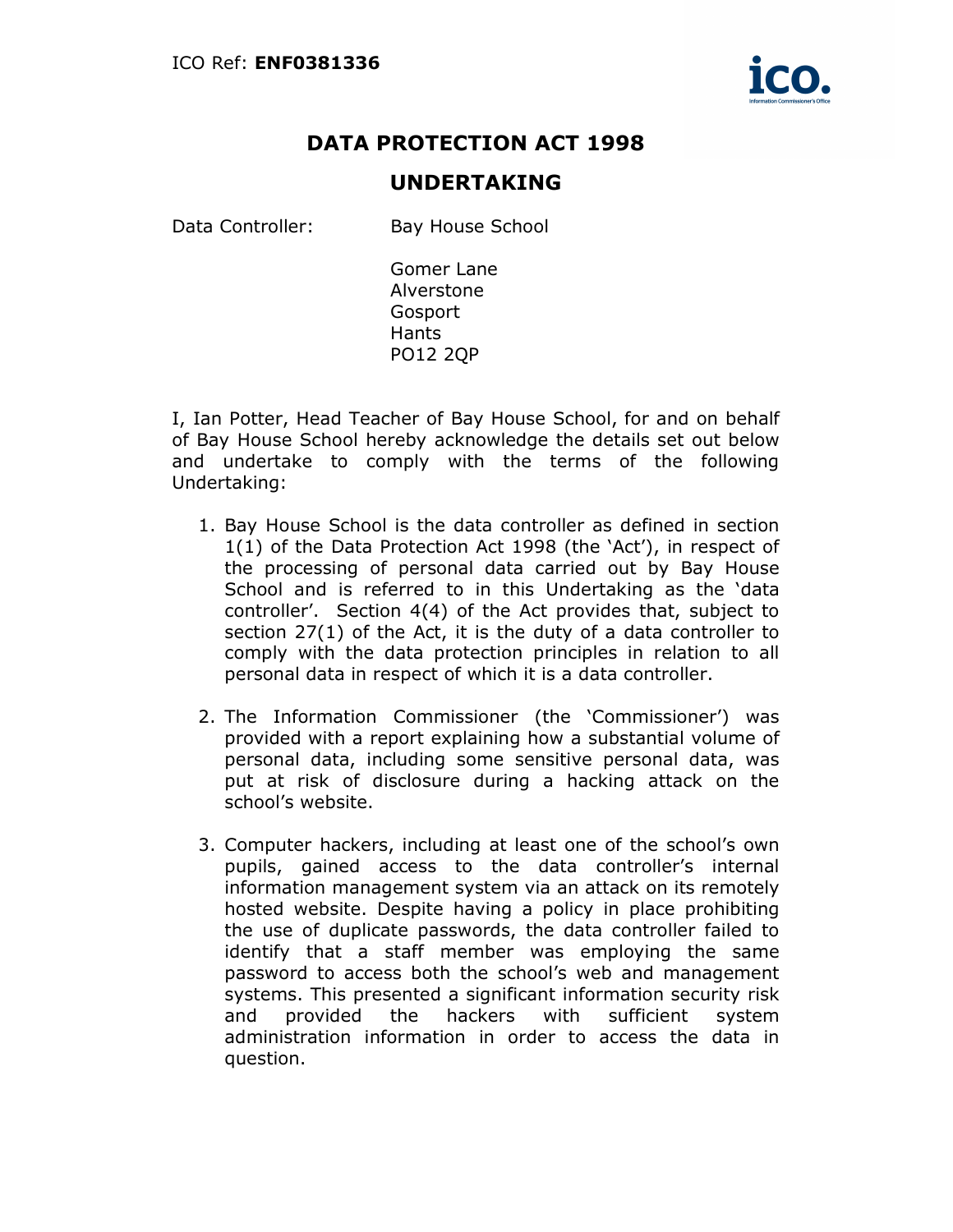

- 4. The Commissioner has considered the data controller's compliance with the provisions of the Act in the light of this matter. The relevant provision of the Act is the Seventh Data Protection Principle. This Principle is set out in Schedule 1 Part I to the Act. The Commissioner has also considered the fact that some of the data compromised in this incident consisted of information as to the physical health of the data subjects. Personal data containing such information is defined as 'sensitive personal data' under section 2(e) of the Act.
- 5. The Commissioner has further considered that, although the data included some sensitive personal data this was limited in nature and its disclosure appears not to have caused substantial damage or distress to the data subjects.
- 6. Following consideration of the remedial action that has been taken by the data controller, it is agreed that in consideration of the Commissioner not exercising his powers to serve an Enforcement Notice under section 40 of the Act, the data controller undertakes as follows:

The data controller shall, as from the date of this Undertaking and for so long as similar standards are required by the Act or other successor legislation, ensure that personal data are processed in accordance with the Seventh Data Protection Principle in Part I of Schedule 1 to the Act, and in particular that it shall:

- (1) Implement appropriate measures in order to encrypt and segregate sensitive and confidential information held on the data controller's information management system, from basic identification and contact details;
- (2) All appropriate users are made aware of the data controller's password protocols and updated password policy, and are appropriately trained in their use;
- (3) School IT systems will be made subject of appropriate penetration testing, completed on at least an annual basis;